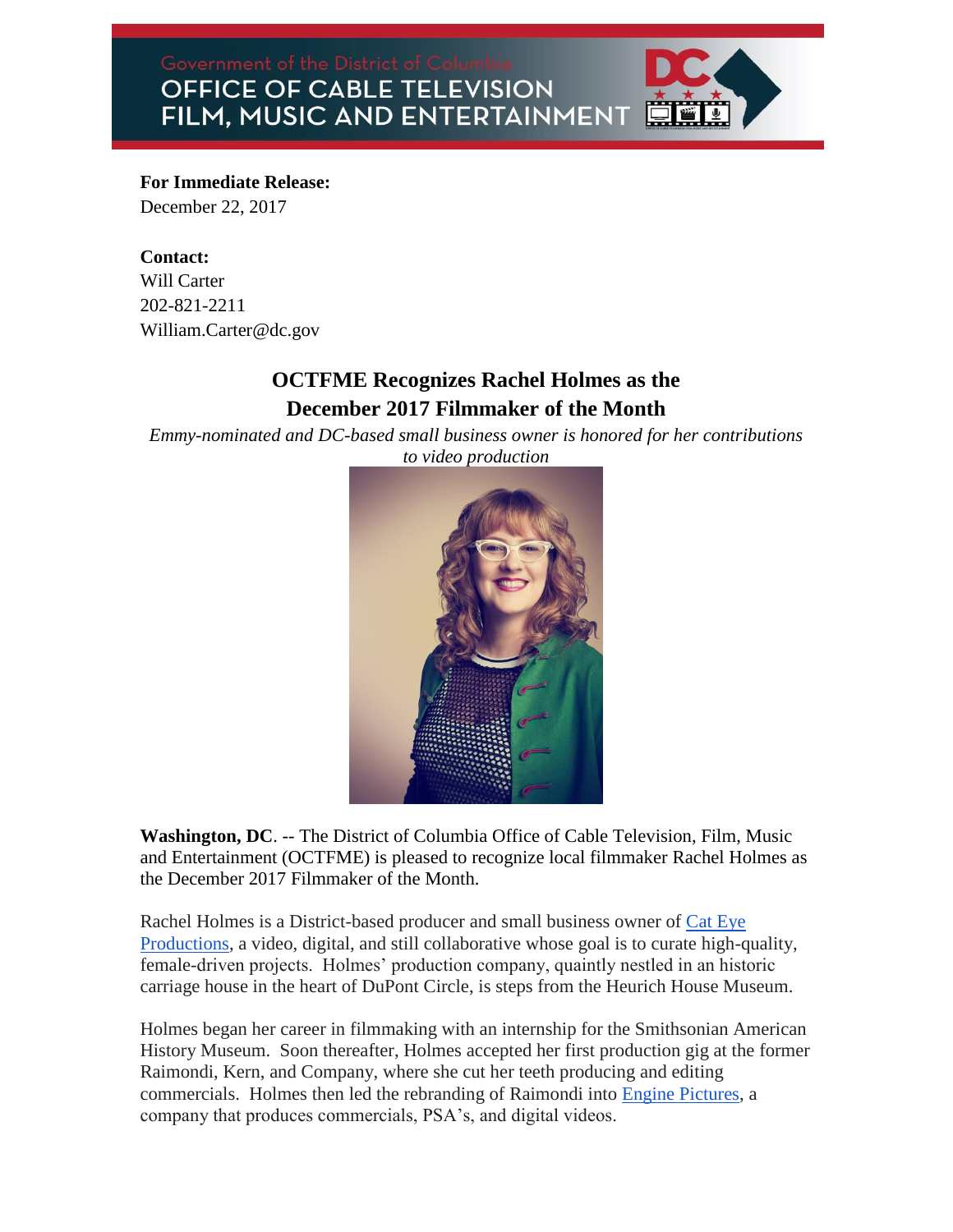Holmes' professional path next led to work as a unit production manager for **Jimmy** [Carter: Man from Plains](http://www.imdb.com/title/tt0913958/) (2007), Participant Media's documentary on President Jimmy Carter's foreign policy experience. She also freelanced extensively with PBS' marketing team, earning an Emmy nod in 2016 for her work on [PBS Brand Touchstone,](https://vimeo.com/149767061) a promoad for PBS. Holmes' recent work includes creative contributions to [Mercy Street PBS.](http://www.pbs.org/mercy-street/home/)

"I love the creative process -- putting the right people together is a top priority for me at [Cat Eye]; drawing on the right combination of people, talents, style, and skills," said Holmes. "Everyone is important to the process, top to bottom."

Holmes is also proud of her strong DC ties. "I've been working in production for over 15 years and lived all over this beautiful city: C[apitol Hill,](https://washington.org/topics/capitol-hill) [Woodley Park,](https://washington.org/dc-neighborhoods/woodley-park) [Mt Pleasant,](https://washington.org/visit-dc/things-see-do-mount-pleasant) and [Tenleytown.](https://tenleytowndc.org/) I love this town and the artistic community we've got -- a rich palette with a lot of looks. Photographers and filmmakers have so much infrastructure and support," added Holmes.

Holmes is drawn to large and small film projects that speak to the "human emotion, education, and history" of people. In addition, she is passionate about video that explores "life, youth, arts, and adventure."

If you are interested in learning more about Rachel Holmes and her work, go to her professional website at: [http://www.cateyepro.com.](http://www.cateyepro.com/)

###

**OCTFME** launched the "Filmmaker of the Month" initiative as a vehicle for highlighting the talents and creative contributions of filmmakers that make the District of Columbia their home. The Filmmaker of the Month initiative is part of OCTFME's mission to elevate the national and international profile of the District's talented filmmakers.

\*\*\*Do you know a filmmaker you would like to see featured as OCTFME's Filmmaker of the Month? If so, please forward your suggestion to: film@dc.gov.

## **About OCTFME**

The District of Columbia Office of Cable Television, Film, Music and Entertainment is responsible for implementing, managing, and administering programs, initiatives, and services that support media industry economic activity, growth, and employment in the District of Columbia.